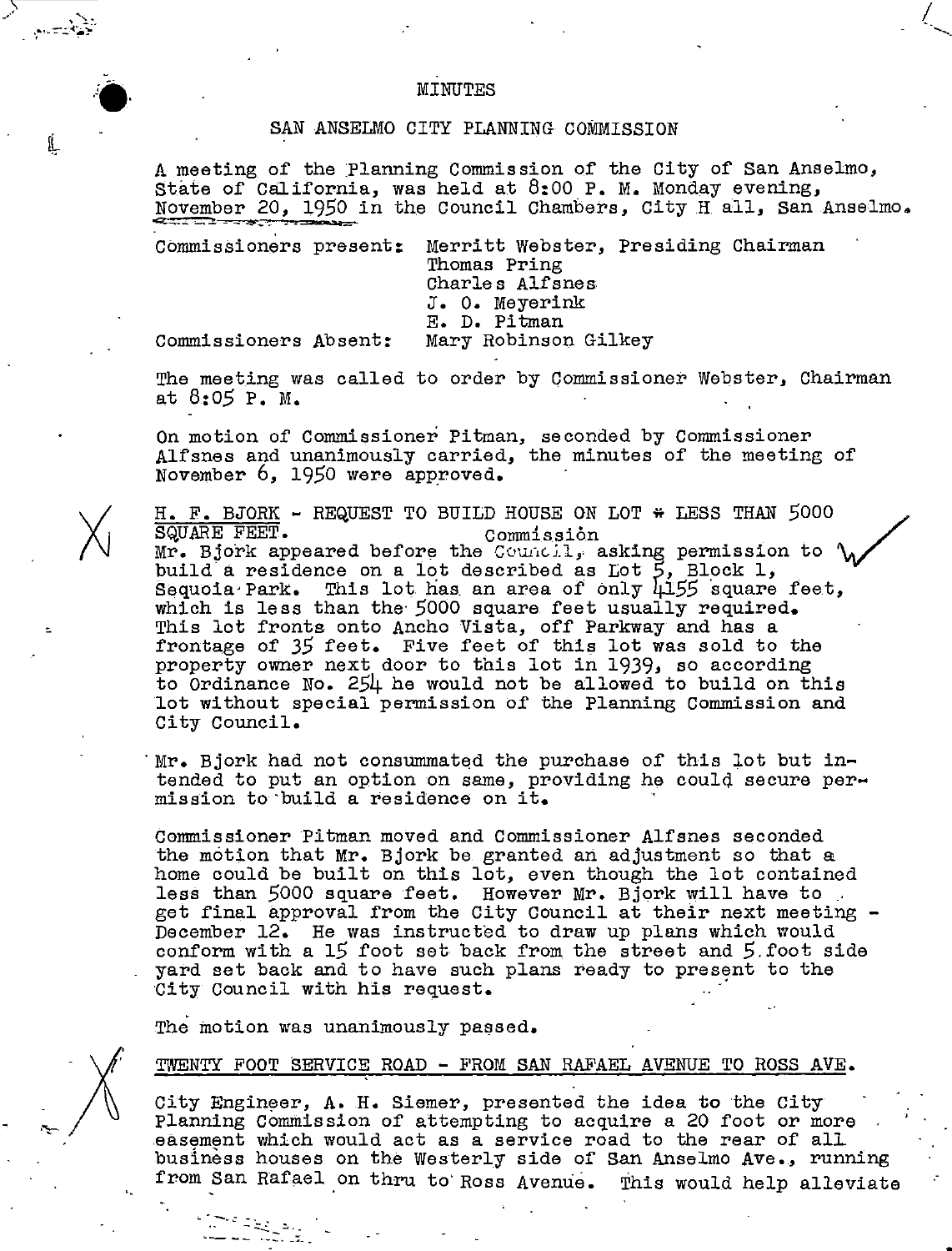--.. ··' .. ,, 11-20-50 Page 2

# the traffic congestion on San Anselmo Ave.

Commissioner Pring made a motion that it be recommended to the City Council that they explore the possibilities of acquiring the above mentioned strip of land, i. e. 20 or more feet of land at the rear of all the business houses on the Westerly side of San Anselmo Avenue from San Rafael Ave., south to side of gan Anselmo Avenue from San Rafael Ave., south to<br>Ross Ave. Commissioner Pitman seconded the motion and it was Ross Ave. Commissioner Pitman seconded the motion and it was<br>unanimously passed.

REV. R. A. MONROE - FIRST BAPTIST CHURCH, 9 Sais Ave., ASKED DEFlNITE INFORMATION RELATIVE TO THE MEDICAL OFFICE BLDG. <sup>~</sup> Rev. Monroe appeared before the Commission to get a definite answer as to whether or not the Medical-Office Building would be allowed to be built on the property of the First Baptist Church, negotiations for which were started in June. He wanted to know whether the transaction for this property could be completed without further delay; a delay which was necessarily caused by City Planning Commission and the City Council in order to have the Amendment to Ordinance No. 254 for SPECIAL.USE PERMITS adopted, which, of course, as explained to Rev. Monroe, was a<br>measure of protection to the property owned by the Baptist Church and adjacent property owners.

Commissioner· Webster stated he would approach the City Attorney to see what could be done to hasten this matter and get action. Rev. Monroe explained that he and his Board members were anxious about this, inasmuch as it could be possible that the Doctors interested in this purchase last June, might not be interested any longer, and if they were not, they had another deal which they would carry out but they must know something definite now.

Rev. Monroe was assured that the City Planning Commission and the City Council were in favor of the present plan of -building the Medical Office Building in this area, as a 2nd residential zone. Commissioner Webster stated he would notify Rev. Monroe when he had definite'information regarding this situation.

# THE WORD "LODGES" IN THE NEW SECTION (18.1) "USE PERMITS".

 $\mathbf{r}$ 

م العام العالمي.<br>مواليد

đ

At the meeting of the City Planning Commission, October 23, 1950<br>it was decided to delete the word "Lodges". It was so done and the Ordinance written up and published, and hearings held.

Thia deletion has caused some concern and after due consideration it was felt that the word "Lodges" should be put back into the wording, The City Planning Commission were in favor of this.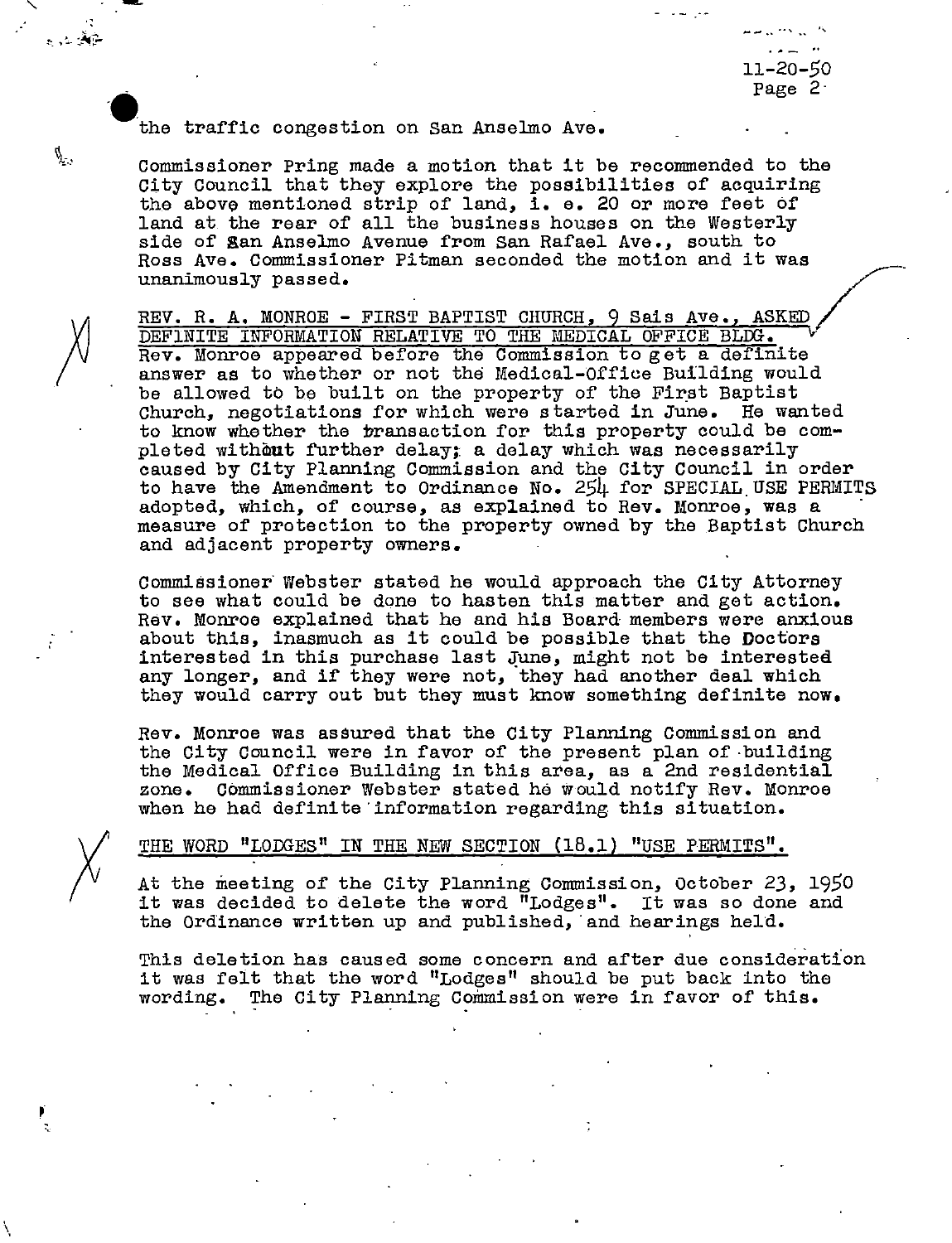# CONTROL OF PLACEMENT OF. POLES F'OR POWER TRANSFORMERS ON CITY PROPERTY

Commissioner Pitman is concerned about the placement or poles and power transformers on city property, i.e., along curbings and streets, because-or the unsightliness or this equipment. He feels that the City Planning Commission should have some control over such placements and especially in a new subdivision. He also mentioned the placing of such equipment in regard to the new sageway store on San Anselmo Avenue.

Commissioner Pitman relt that ir the Ordinance does not read that they have jurisdiction over placing of such equipment, then it should be revised to cover this. Informal discussion rollowed.

There being no further business, the meeting was adjourned at 9:30 P. M. on motion of Commissioner Webster.

--

Commissioner Merritt Webster, Chairman